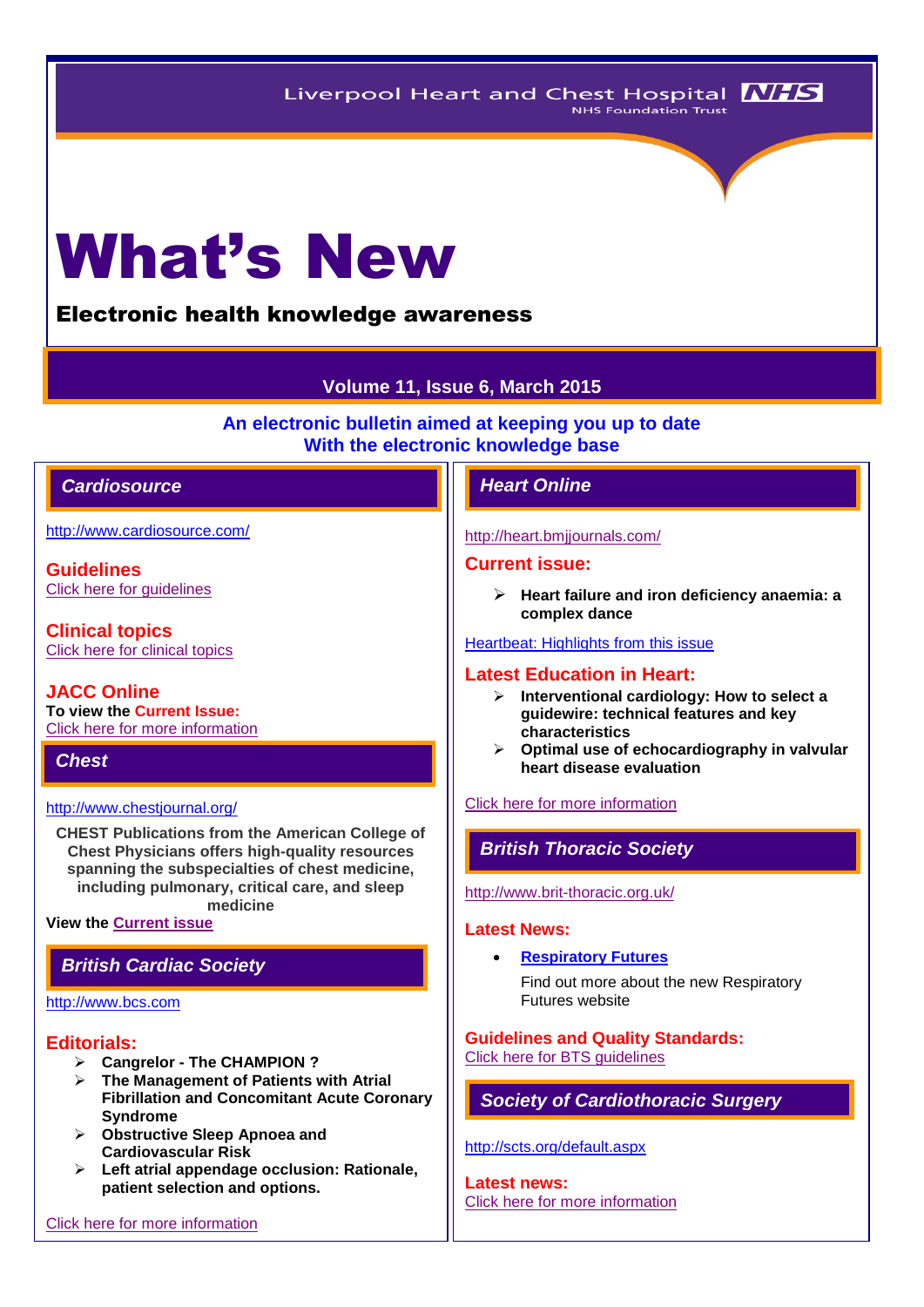## **Volume 11, Issue 6, March 2015**

## *Theheart.org*

#### [www.theheart.org](http://www.theheart.org/)

**Theheart.org** provides information on caring for people with disorders of the heart and circulation, and on preventing such disorders.

#### **Heart wire news for cardiology and other specialities**

 **Exercise Can Keep ICD Patients Fit Without Raising Shock Risk**

[Click here for more information](http://www.medscape.com/cardiology)

*(Please speak to Maureen Horrigan to obtain password)*

## *European Society of Cardiology*

[http://www.escardio.org](http://www.escardio.org/Pages/index.aspx)

### **News and Press:**

**The year in cardiology: heart failure 2014**

### **E-Journal of Cardiology Practice:**

- **Hypertrophic cardiomyopathy - First in a series**
- **Hypertrophic cardiomyopathy screening program in the athlete - second in series**
- **Therapeutic challenge of hypertrophic cardiomyopathy – third in series**

#### [Click here for more information](http://www.escardio.org/communities/councils/ccp/e-journal/Pages/welcome.aspx)

## **ESC Clinical Practice Guidelines**

**Access the full list of guidelines**  [Click here for more information](http://www.escardio.org/guidelines-surveys/esc-guidelines/Pages/GuidelinesList.aspx)

## *Institute for Healthcare Improvement*

#### [www.ihi.org](http://www.ihi.org/)

**IHI News section includes media coverage about the Institute for Healthcare Improvement, and press releases issued by IHI.** [IHI news link](http://www.ihi.org/about/news/Pages/default.aspx)

[This week at IHI News letter](http://www.ihi.org/Documents/ThisWeekatIHI.htm) 

## *Department of Health*

<https://www.gov.uk/>

#### **Latest News**

[Department of health latest documents](https://www.gov.uk/government/latest?departments%5B%5D=department-of-health)

## *Royal College of Nursing*

#### [http://www.rcn.org.uk](http://www.rcn.org.uk/)

- **New NMC Code: what nursing staff need to know**
- **'Small Changes, Big Differences' campaign launches to use nurses' knowledge to help the NHS make better purchases**

#### **This is Nursing:**

- **Building an innovation pipeline for nutrition and hydration**
- **Hydration leads the way to improved outcomes of care**

#### **Nursing headlines**

[Click here for news from around the UK](http://www.rcn.org.uk/newsevents/news)

#### **Clinical Governance e-bulletin**

[Click here for clinical governance updates](http://www.rcn.org.uk/development/practice/clinical_governance/quality_and_safety_e-bulletin/e-bulletin_archive)

## *National Institute for Health Research*

[http://www.nihr.ac.uk](http://www.nihr.ac.uk/)

### **NIHR latest news**

[Click here for more information](http://www.nihr.ac.uk/news/Pages/default.aspx)

## *NHS England*

#### [http://www.england.nhs.uk](http://www.england.nhs.uk/)

#### **NHS News**

- **Patient safety alert – Managing risks during the transition period to new ISO connectors for medical devices**
- [See Latest News](http://www.england.nhs.uk/news/)

## *BMJ*

#### [BMJ evidence-centre](http://plus.mcmaster.ca/EvidenceUpdates/Default.aspx)

**BMJ Evidence Updates** alert you of important new research about the diagnosis, treatment, prognosis, aetiology and economics of medical conditions

#### [Click here to register](http://plus.mcmaster.ca/EvidenceUpdates/Registration.aspx)

*Advisory Board*

#### [http://www.advisoryboardcompany.com](http://www.advisoryboardcompany.com/)

**Latest Insights** [Click here for latest news](http://www.advisory.com/International)

*(Please speak to Maureen Horrigan, to register)*